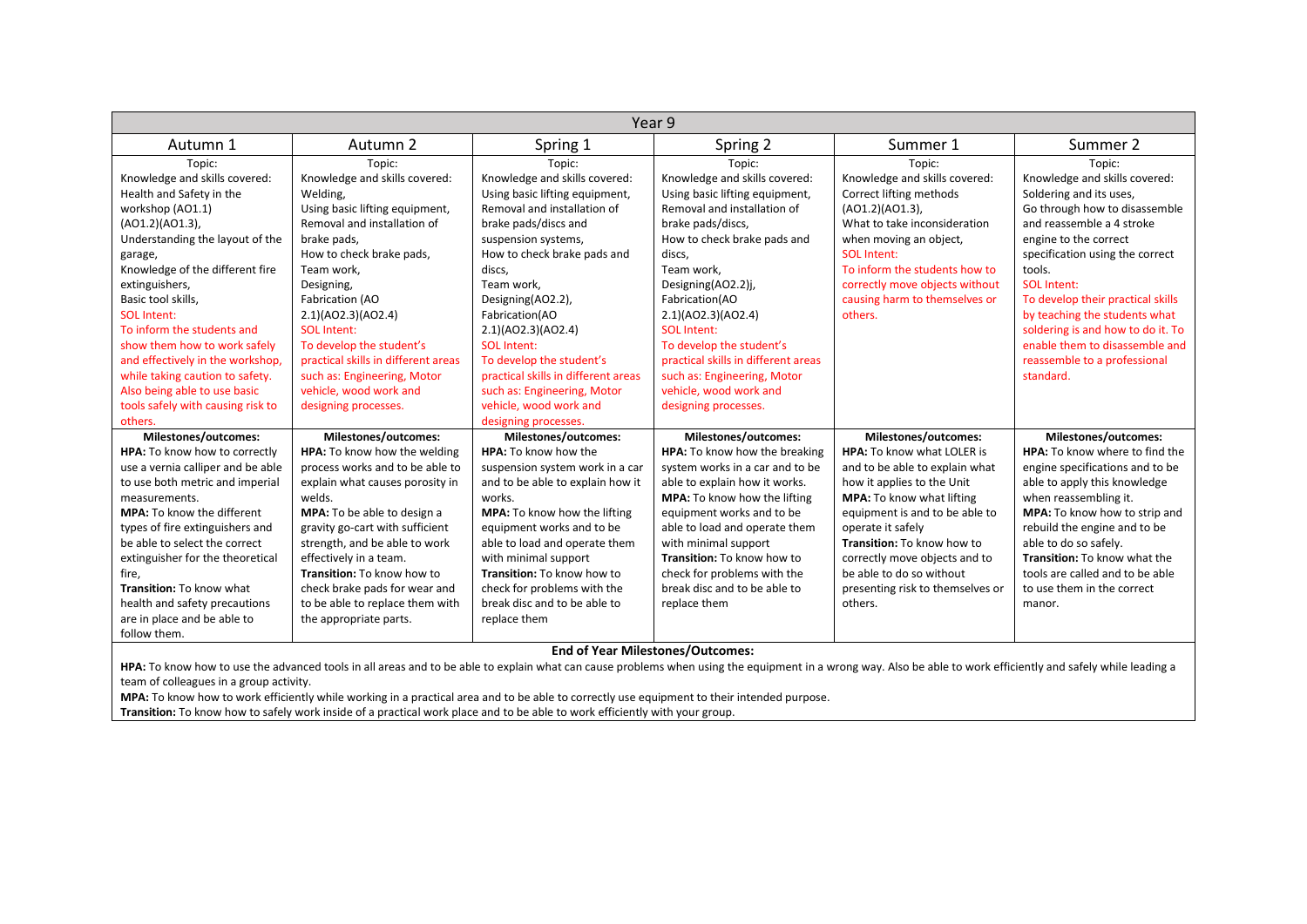| Year 10                                                                                                                                                                                                                                                                                                                                                                                                                                                                                                                                                                                         |                                                                                                                                                                                                                                                                                                                                                                                                                                                                                              |                                                                                                                                                                                                                                                                                                                                                                                           |                                                                                                                                                                                                                                                                                                                                                                                                               |                                                                                                                                                                                                                                                                                                                                                                                                                             |                                                                                                                                                                                                                                                                                                                                                                                      |  |  |
|-------------------------------------------------------------------------------------------------------------------------------------------------------------------------------------------------------------------------------------------------------------------------------------------------------------------------------------------------------------------------------------------------------------------------------------------------------------------------------------------------------------------------------------------------------------------------------------------------|----------------------------------------------------------------------------------------------------------------------------------------------------------------------------------------------------------------------------------------------------------------------------------------------------------------------------------------------------------------------------------------------------------------------------------------------------------------------------------------------|-------------------------------------------------------------------------------------------------------------------------------------------------------------------------------------------------------------------------------------------------------------------------------------------------------------------------------------------------------------------------------------------|---------------------------------------------------------------------------------------------------------------------------------------------------------------------------------------------------------------------------------------------------------------------------------------------------------------------------------------------------------------------------------------------------------------|-----------------------------------------------------------------------------------------------------------------------------------------------------------------------------------------------------------------------------------------------------------------------------------------------------------------------------------------------------------------------------------------------------------------------------|--------------------------------------------------------------------------------------------------------------------------------------------------------------------------------------------------------------------------------------------------------------------------------------------------------------------------------------------------------------------------------------|--|--|
| Autumn 1                                                                                                                                                                                                                                                                                                                                                                                                                                                                                                                                                                                        | Autumn 2                                                                                                                                                                                                                                                                                                                                                                                                                                                                                     | Spring 1                                                                                                                                                                                                                                                                                                                                                                                  | Spring 2                                                                                                                                                                                                                                                                                                                                                                                                      | Summer 1                                                                                                                                                                                                                                                                                                                                                                                                                    | Summer 2                                                                                                                                                                                                                                                                                                                                                                             |  |  |
| Topic:<br>Knowledge and skills covered:<br>How an engine works.<br>How power transitions from the<br>engine to the wheels.<br><b>SOL Intent:</b><br>To enable the student to<br>understand how an engine<br>produces power and how it<br>transitions to the axle in a<br>convention rear wheel drive<br>vehicle.                                                                                                                                                                                                                                                                                | Topic:<br>Knowledge and skills covered:<br>Understand how suspension<br>works,<br>To be able to disassemble and<br>reassemble the suspension<br>system,<br>Learn principles of technical<br>drawing.(AO2.1)(AO2.3)(AO2.4)<br><b>SOL Intent:</b><br>To allow the students to be able<br>to understand the suspension<br>system and how it disassembles<br>and reassembles. To<br>understand what technical<br>drawing is used for and be able<br>replicate a drawing of the<br>sliding block. | Topic:<br>Knowledge and skills covered:<br><b>Technical drawing skills</b><br>Understanding technical<br>information in different forms.<br>(AO2.1)(AO2.3)(AO2.4)<br><b>SOL Intent:</b><br>To be able to replicate the<br>technical drawing of the sliding<br>bevel gauge to the highest of<br>standard with all the relevant<br>symbols and dimensions.                                  | Topic:<br>Knowledge and skills covered:<br>Unit 32 Information<br><b>SOL</b> Intent:<br><b>Understand common</b><br>techniques that are used when<br>reassembling components, and<br>understand the general of a<br>motor vehicle.                                                                                                                                                                            | Topic:<br>Knowledge and skills covered:<br><b>Material Applications</b><br>(A03.1)(A03.2)(A03.3)(A03.4)<br>Unit 32 information<br>Mock exam preparation.<br>(A01.1)(A01.2)(A01.3)(A02.1)<br>(AO2.2)(AO2.3)(AO2.4)(AO3.1)<br>(AO3.2)(AO3.3)(AO3.4)<br><b>SOL Intent:</b><br>To enable the students to<br>understand why objects are<br>made of a specific material, and<br>prepare students for up and<br>coming mock exams. | Topic:<br>Knowledge and skills covered:<br>Engine removal<br>Mock exam prep<br>(A01.1)(A01.2)(A01.3)(A02.1)<br>(AO2.2)(AO2.3)(AO2.4)(AO3.1)<br>(AO3.2)(AO3.3)(AO3.4)<br><b>SOL Intent:</b><br>To allow students to learn how<br>to safely remove an engine<br>from a car.                                                                                                            |  |  |
| <b>Milestones/outcomes:</b><br>HPA: To know the 2 types of<br>engines and to be able to<br>explain how each works<br><b>MPA:</b> To know what the four<br>cycles of a four stoke engine<br>and to be able to demonstrate<br>these cycles.<br>Transition: To know how an<br>engine produces power and to<br>be able to explain what is need<br>for combustion.                                                                                                                                                                                                                                   | Milestones/outcomes:<br><b>HPA:</b> To know how different<br>types of suspension works and<br>to be able to explain how this<br>improves the handling of a<br>vehicle.<br><b>MPA:</b> To know what a<br>McPherson strut is and to be<br>able to explain why it is<br>commonly used in small cars<br>Transition: To know what the<br>purpose of suspension systems<br>are and to be able to explain<br>how it stop the vehicle from<br>being damaged.                                         | Milestones/outcomes:<br><b>HPA:</b> To know what all the<br>technical symbols mean and be<br>able to replicate the drawing to<br>0.2mm tolerance.<br>MPA: To know what key<br>information is required and to<br>be able to replicate the drawing<br>to 0.5mm tolerance<br>Transition: To know how to use<br>the equipment competently<br>and be able to use them in the<br>correct places | Milestones/outcomes:<br><b>HPA:</b> To understand the<br>principles of how an engine<br>works and to be able to explain<br>the timing on an engine is set.<br>MPA: To know why is important<br>to include oil upon assembly of<br>products and to be able to<br>explain why this is done.<br>Transition: To know how power<br>transfers from the engine to the<br>wheels and to be able to<br>demonstrate it. | <b>Milestones/outcomes:</b><br><b>HPA:</b> To know what material<br>requirements are needed and<br>to be able to give an optimal<br>solution to the product.<br>MPA: To know what process<br>that can effect materials and to<br>be able to explain how they<br>work.<br>Transition: To know what<br>materials capabilities and to be<br>able to justify their choice.                                                      | Milestones/outcomes:<br>HPA: To know what preparation<br>happens when lifting an engine<br>and to be able to organise a<br>team to work effectively<br>together.<br>MPA: To know how to position<br>the engine crane safely and to<br>be able to identify pinch points<br>Transition: To know how to<br>remove an engine safely and to<br>be able to identify the tools<br>required. |  |  |
| <b>End of Year Milestones/Outcomes:</b><br>HPA: To know how different types of engine work and how to correctly replicate the given technical drawing and to be able to explain in depth all the different process covered when technical drawing.<br>MPA: To know what information is required when technical drawing and to be able to use equipment in a safe manor while taking inconsideration other peoples safety.<br>Transition: To know how basic vehicle components work and to be able to able to replicate technical drawing that has the relevant information to replicate a part. |                                                                                                                                                                                                                                                                                                                                                                                                                                                                                              |                                                                                                                                                                                                                                                                                                                                                                                           |                                                                                                                                                                                                                                                                                                                                                                                                               |                                                                                                                                                                                                                                                                                                                                                                                                                             |                                                                                                                                                                                                                                                                                                                                                                                      |  |  |
|                                                                                                                                                                                                                                                                                                                                                                                                                                                                                                                                                                                                 |                                                                                                                                                                                                                                                                                                                                                                                                                                                                                              |                                                                                                                                                                                                                                                                                                                                                                                           | Year 11                                                                                                                                                                                                                                                                                                                                                                                                       |                                                                                                                                                                                                                                                                                                                                                                                                                             |                                                                                                                                                                                                                                                                                                                                                                                      |  |  |
| Autumn 1                                                                                                                                                                                                                                                                                                                                                                                                                                                                                                                                                                                        | Autumn 2                                                                                                                                                                                                                                                                                                                                                                                                                                                                                     | Spring 1                                                                                                                                                                                                                                                                                                                                                                                  | Spring 2                                                                                                                                                                                                                                                                                                                                                                                                      | Summer 1                                                                                                                                                                                                                                                                                                                                                                                                                    | Summer 2                                                                                                                                                                                                                                                                                                                                                                             |  |  |
| Topic:                                                                                                                                                                                                                                                                                                                                                                                                                                                                                                                                                                                          | Topic:                                                                                                                                                                                                                                                                                                                                                                                                                                                                                       | Topic:                                                                                                                                                                                                                                                                                                                                                                                    | Topic:                                                                                                                                                                                                                                                                                                                                                                                                        | Topic:                                                                                                                                                                                                                                                                                                                                                                                                                      | Topic:                                                                                                                                                                                                                                                                                                                                                                               |  |  |